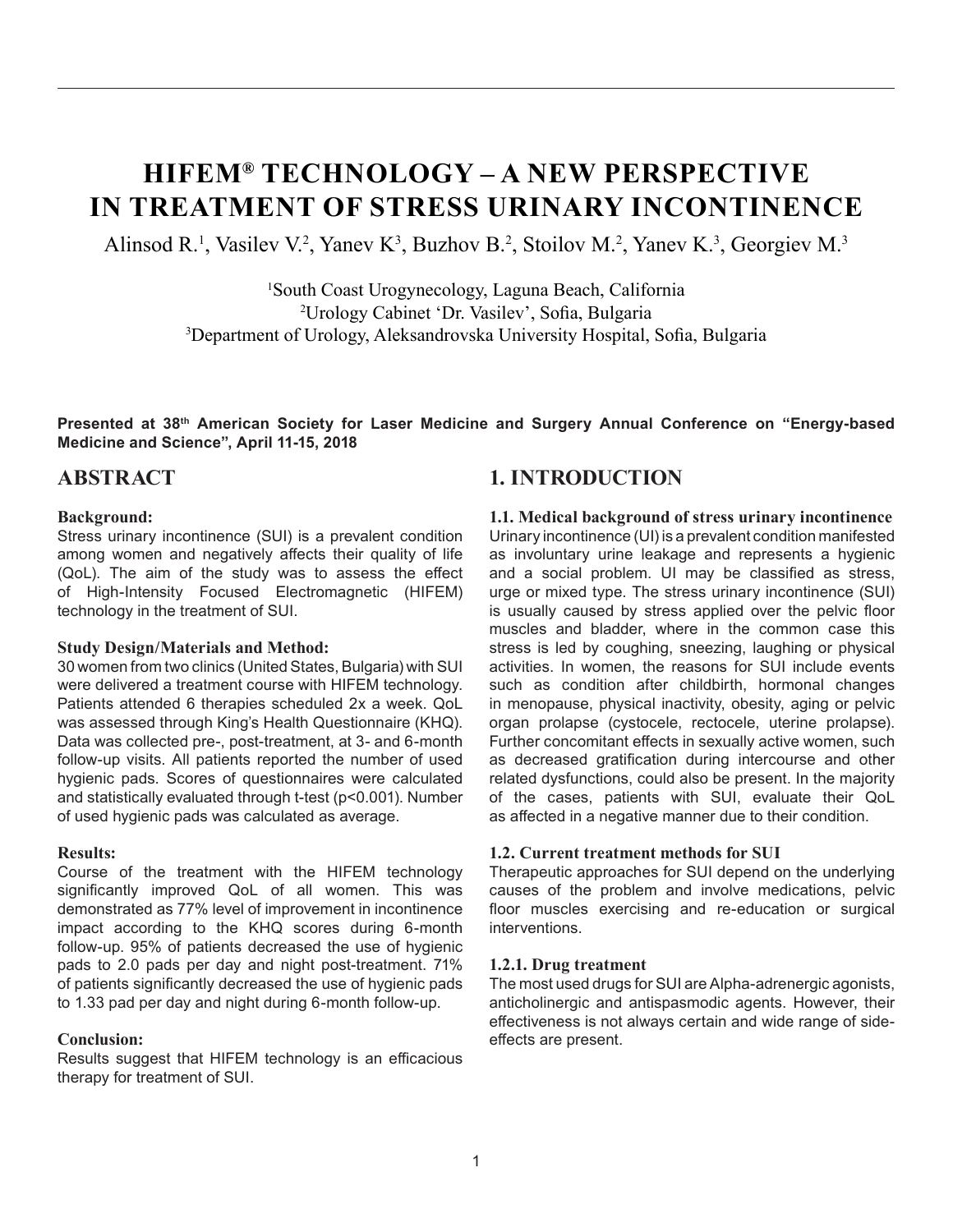#### **1.2.2. Pelvic floor muscles exercising**

The Agency for Healthcare Research and Quality suggests rehabilitation techniques such as vaginal weight training or Kegel exercises with a biofeedback. Vaginal weight training involves intravaginal approach pertruding patient's privacy and comfort. On the other hand, non-invasive Kegel exercises are hard to perform in patients with SUI, because of the decreased level of the pelvic floor muscle awareness and inability to contract these muscles selectively. The conventional muscle strengthening andre-education include intravaginal electrostimulation, which is discomfortable for the patient and risk of tissue burn is still present.

#### **1.2.3. Pelvic floor surgery**

The surgical intervention involves procedure that increases

positioned inside a chair applicator. High-intensity focused electromagnetic fields interact and depolarize the pelvic floor motoneurons. Fields deliver focused electromagnetic energy into whole pelvic floor area, which results in selective and supramaximal pelvic floor muscles contractions.

#### **2.2. Supramaximal pelvic floor muscles contractions**

For its myostimulative effect, the method is used in pelvic floor muscles strengthening in order to adress the SUI. The patient affected by the SUI is not able to contract pelvic floor muscles selectively, therefore HIFEM represents targeted pelvic floor muscles strengthening and re-education. As the electromagnetic field passes through human body non-invasively, therapy is delivered



Figure 1: HIFEM technology mechanism of action

urethral outlet resistance – Transobturator Vaginal Tape (TVT). TVT are in the common case carried out only after all other approaches took place.

#### **1.2.4. Behavioral changes**

Benefits for improving the condition, to some extent, may be provided by behavior changes such as quitting smoking, avoiding alcohol, losing excess weight, avoiding physical activities (e.g. jumping, running etc.).

As discussed, the SUI condition is prevalent and finding more effective and non-invasive method addressing SUI appears essential for the female intimate health.

# **2. HIFEM technology**

#### **2.1. Mechanism of action**

HIFEM technology uses high-intensity focused electromagnetic fields, which are generated by a coil to the patients whilst they remain fully clothed throughout the whole therapy.

### **3. MATERIALS AND METHODS**

#### **3.1. Aim**

The aim of the study was to assess the effect of HIFEM technology in treatment of SUI.

#### **3.2 Subjects**

30 women with SUI (classified as SUI type 0-2a), aged between 38-75 years (Mean±SD= 57.99±10.36) were voluntarily comprised in this study.

#### **3.3. Inclusion and exclusion criteria**

Women with diagnosed SUI were the main inclusion criterium. Women with pacemakers, metal implants, blood circulation disorders, tumors, fever, menstruation and pregnant women were excluded from the study.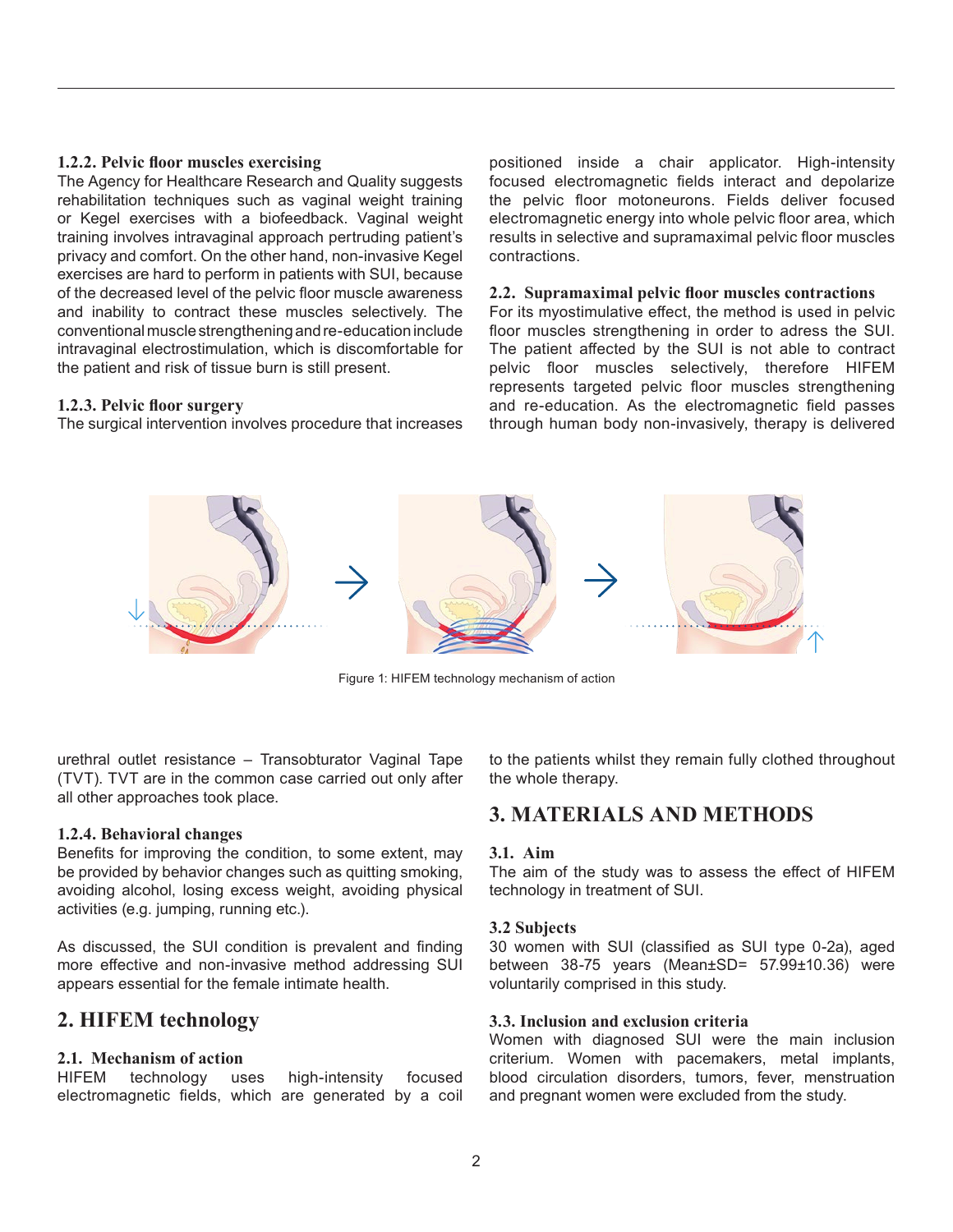#### **3.4. BTL EMSELLA™ device**

FDA approved device for female urinary incontinence treatment BTL EMSELLA (BTL EMSELLA, BTL Industries Inc.) was used in the course of treatments.

#### **3.5. Used methods**

The effect of the course of treatments with the HIFEM technology was assessed through the King's Health Questionnaire (KHQ). The questionnaire detects the general health condition and incontinence impact in dayto-day life. Additionally, patients were asked to report the number of used hygienic pads.

# **4. DATA COLLECTION**

#### **4.1. Data collection**

Data was collected pre- and post-treatment. The long-term effect was evaluated during 3- and 6-month follow-ups.

#### **4.2 Therapy protocol**

All patients were delivered the course of treatments consisted of 6 therapies scheduled 2x a week. Patients sat on the BTL EMSELLA chair, feet on the ground, hips, knees and ankles were perpendicularly flexed. Throughout the procedure all patients remain fully clothed. Therapy duration was set to 28 minutes; frequency range between 20-30 Hz with trapezoid intensity modulation were used to achieve gradual motor unit recruitment. Intensity (in %) was set according to patients' feedback and comfort to trigger supramaximal pelvic floor muscle contractions.

#### **4.3. Statistical evaluation**

Data of 30 patients was collected and statistically evaluated.

During the course of treatment no adverse events occured and therapy was well-tolerated by all patients. KHQ scores were calculated through Student's t-test (p<0.001). Results were compared between pre- and post-treatment, pretreatment and 3- and 6-month follow-ups data. Patients' reports about the use of hygienic pads were calculated as average pre-, post-treatment, and 3- and 6-month follow-ups.

# **5. RESULTS**

#### **5.1. The KHQ results**

The results are discussed in the text below (See Figure 2).

#### **5.1.1. KHQ Part 1 results**

Pre-treatment average score of the KHQ-Part 1 was 97.78±34.67 points. Post-treatment average score of the KHQ-Part 1 decreased to 65.83±29.31 points. During 3-month follow-up average score further decreased to  $59.72\pm30.25$  points, and to  $55.00\pm35.12$  points during 6-month follow-up. These scores are calculated as 28%, 34% and 39% levels of improvement of general health perception (p<0.001).

#### **5.1.2. KHQ Part 2 results**

Pre-treatment average score of the KHQ-Part 2 was 284.91±147.08 points. Post-treatment average score of the KHQ-Part 1 decreased to 110.19±115.66 points. During 3-month follow-up the score further decreased to 85.00±119.72 points. During 6-month follow-up the score decreased to 71.02±122.34 points. These scores are calculated as 61%, 70% and 77% levels of improvement of decreased negative incontinence impact (p<0.001).

| <b>Parameter</b>                                             | <b>KHQ Part 1</b> | <b>KHQ part 2</b> |
|--------------------------------------------------------------|-------------------|-------------------|
| Score pre-treatment (Mean±SD)                                | 97.78±34.67       | 284.91±147.08     |
| Score post-treatment (Mean±SD)                               | 65.83±29.31       | 110.19±115.66     |
| Score 3-month follow-up (Mean±SD)                            | 59.72±30.25       | 85.00±119.72      |
| Score 6-month follow-up (Mean±SD)                            | 55.00±35.12       | 71.02±122.34      |
| Level of improvement pre- and post-treatment (%)             | 28%               | 61%               |
| Level of improvement pre-treatment and 3-month follow-up (%) | 34%               | 70%               |
| Level of improvement pre-treatment and 6-month follow-up (%) | 39%               | 77%               |

Figure 2: Results of the KHQ score

Legend: SD = standard deviation; KHQ = King's Health Questionnaire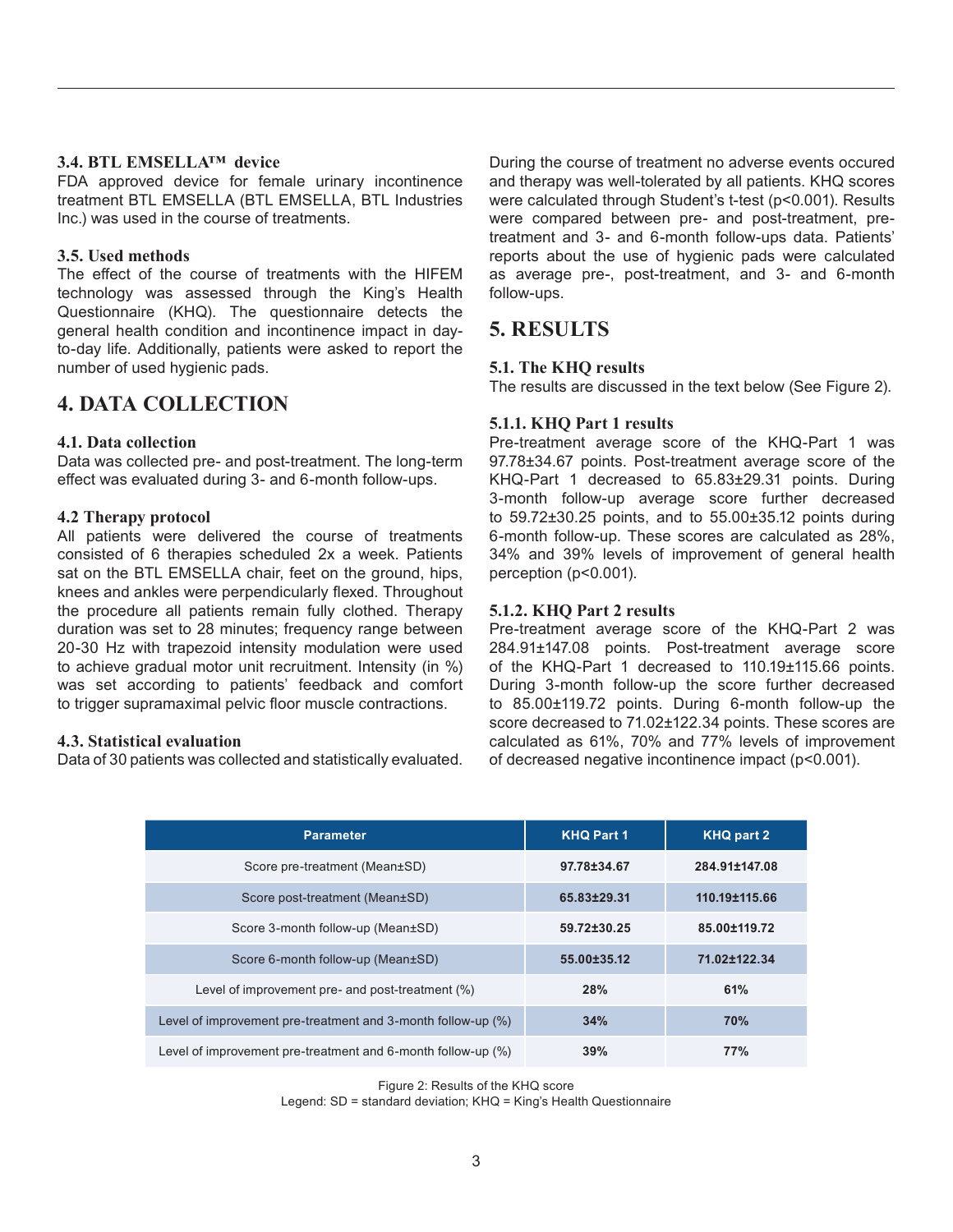#### **5.2. Hygienic pads results**

Pre-treatment, patients used on average 2.43 hygienic pads per day and night. Post-treatment, all patients decreased the use to 2 pads per day and night. All patients completed 3 and 6-month follow-up. During 3-month follow-up patients used 1.4 pad per day and night. During 6-month follow-up patients used 1.33 pad per day and night (See Figure 3).

# **7. CONCLUSION**

The results obtained from this study suggest the HIFEM technology is promising approach for pelvic floor muscles stimulation that further improves the quality of life among SUI patients.



# Use of hygienic pads

Figure 3: Use of hygienic pads

# **6. DISCUSSION**

Prior to undergoing the treatment, the majority of patients described, according to the answers in the KHQ, that their overall health condition is affected and role, social and emotional limitations are present, which signifies affected QoL. Improvement in patients' QoL was observed in short- and long-term period according to the results of KHQ and decreased use of hygienic pads. Evidence for effectiveness of this method in addressing SUI is available from previous research. These results are explained through intense stimulative effect of the entire pelvic floor area by using high-intensity focused electromagnetic fields.

# **8. CONFLICT OF INTEREST**

Authors declare that no conflict of interest exists.